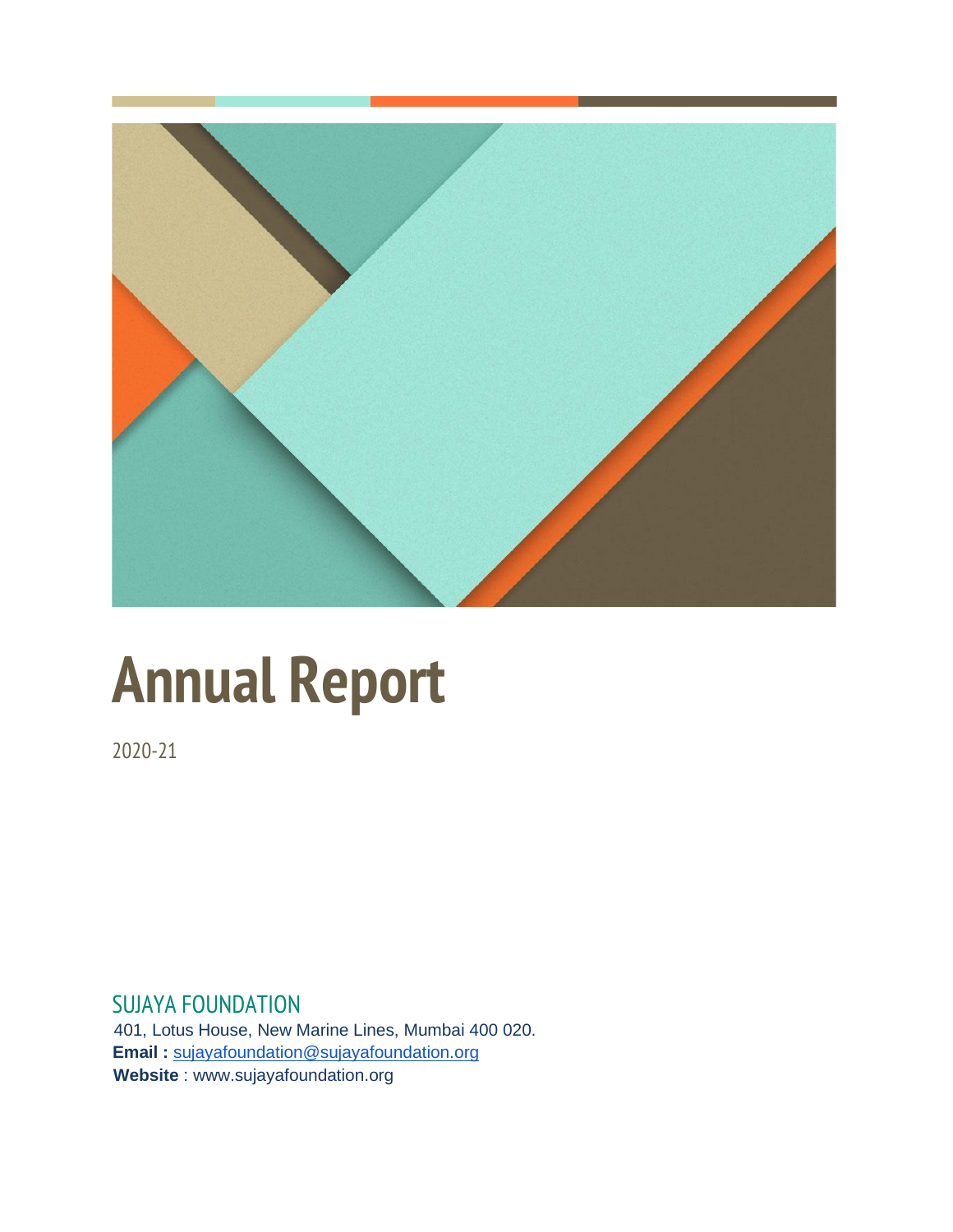### **Overview**

| <b>Contents</b>              | Page No  |
|------------------------------|----------|
| The Guru Speaks              | 2        |
| History                      | 3        |
| <b>Empower Youth Program</b> | $4 - 5$  |
| Key Highlights               | $6 - 7$  |
| <b>Annual Events</b>         | $8 - 12$ |
| <b>Success Story</b>         | 13       |
| <b>Our Centres</b>           | 14       |
| <b>Thank You</b>             | 15       |

 $\blacksquare$  . The contract of the contract of  $\blacksquare$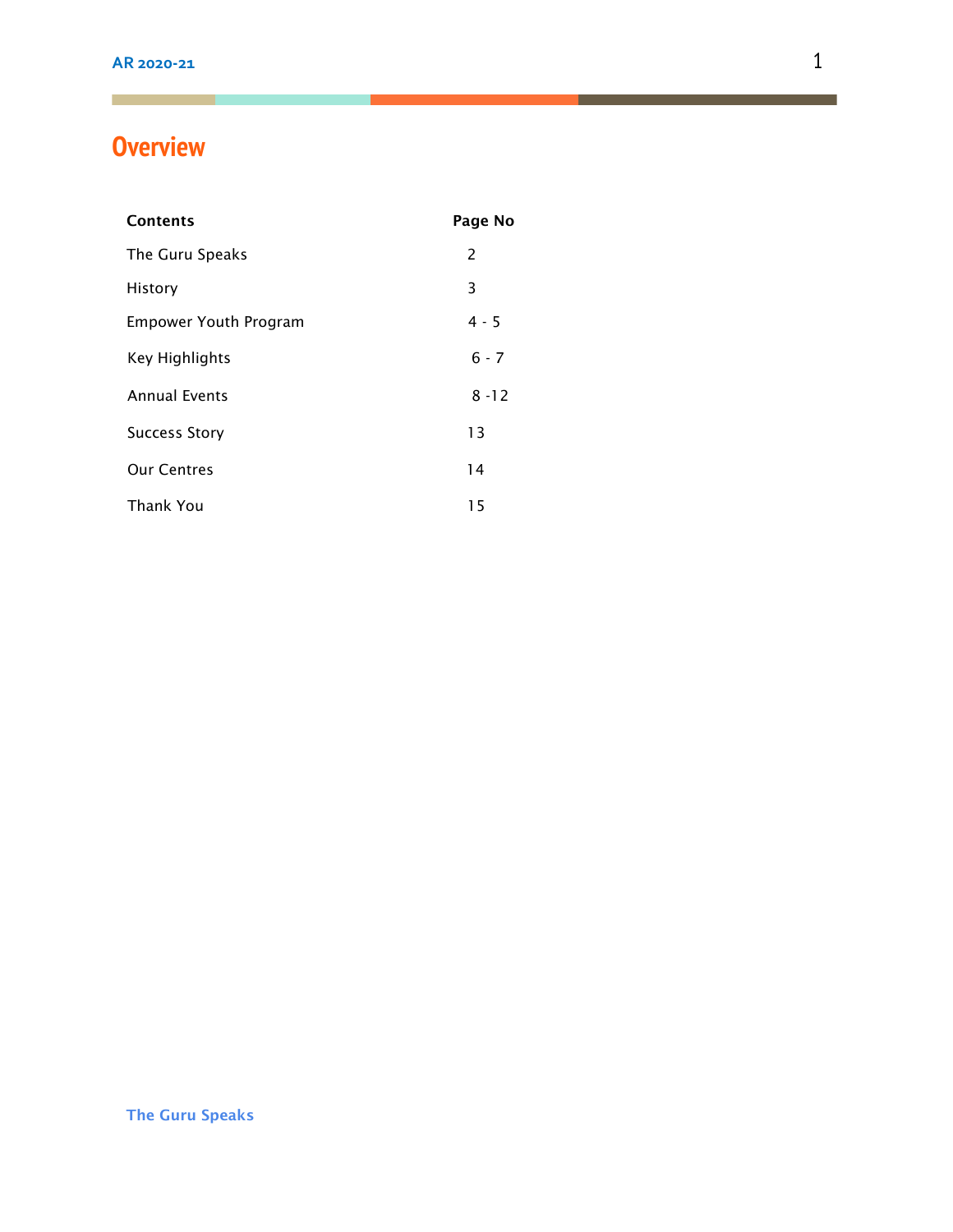#### Thoughts of Sujaya Foundation's Managing Trustee, Ms Neelambari Rao

Enabling someone is one of the most difficult tasks & also one of the most fulfilling. At Sujaya Foundation we have addressed a key need of our society.

The dedicated team of Sujaya Foundation striving to enable these young people sometimes faces a sense of 'mission impossible'. I would like to make a special mention here of our team that has made this a 'mission possible'. They greet our learners every morning, they teach them, they try to tune into their moods, their feelings , they maintain discipline, they cajole, they motivate, they step up to deal with unimaginable difficult circumstances & often step back to make the learners move forward.

The Experiential Learning Program is unique as the program not only trains but is able to provide a paid internship. The internship is real time corporate work. At the end of a successful internship, this differently abled young man or woman is placed appropriately & becomes a part of the country's workforce.

In a country with so many challenges, this journey has been a powerful agent of change in the face of odds, an accomplishment that all the partners can be proud of.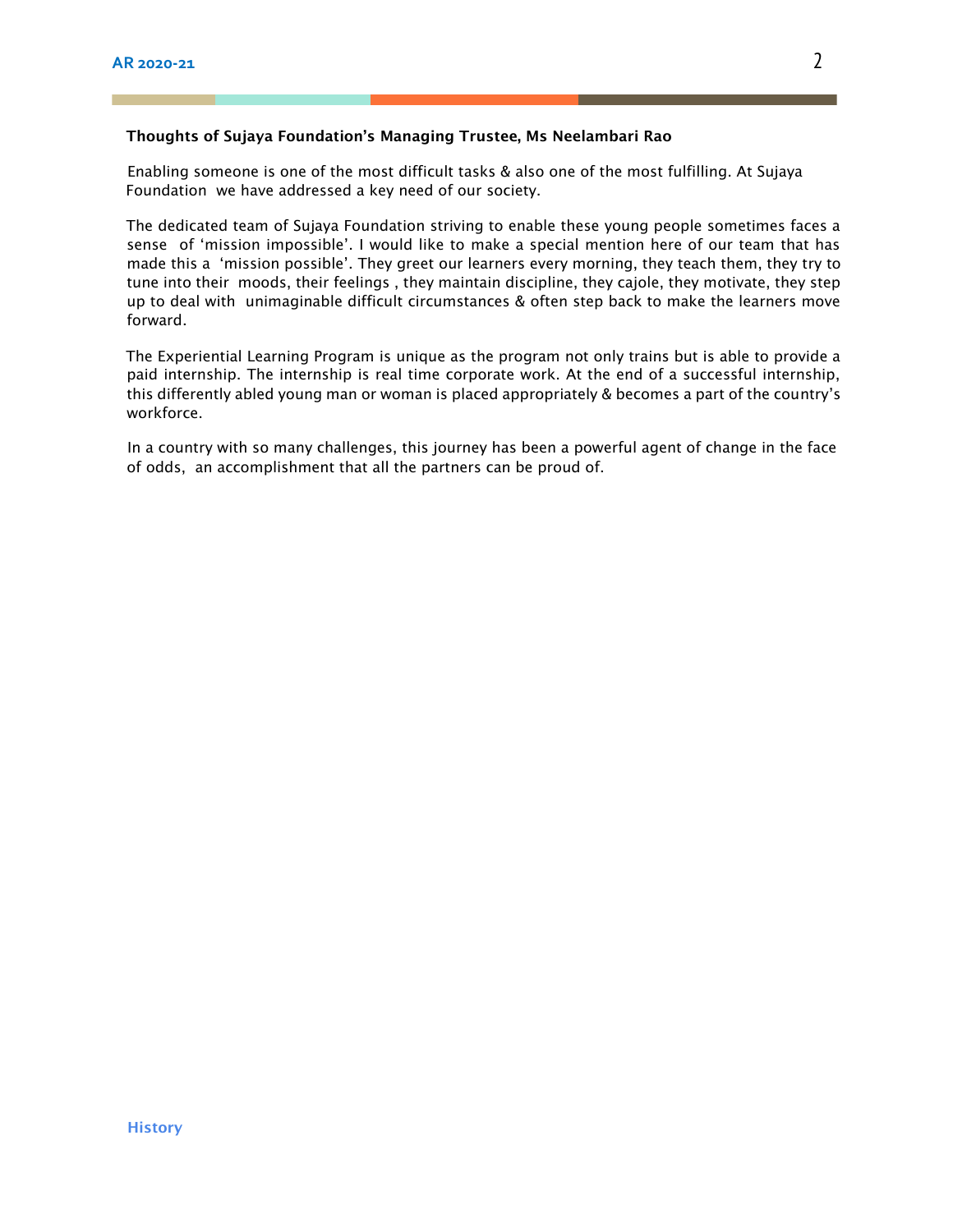The seed of Sujaya Foundation was sowed by Ms. Neelambari Store Rao, Managing Trustee in 2002 where she started collaborating with municipal schools and began teaching English.

18 years down the line, we have expanded to a variety of activities and programs, all in an attempt to make a difference to youth who do not get the opportunity that they deserve to excel.

We also work with youth with disabilities in an attempt to help them become financially independent.

Sujaya Foundation tutors underprivileged school-going children in Mathematics and English, as well as teaches Spoken English and Basic Computers to underprivileged youth, giving them a much needed equal opportunity to boost their confidence.

The youth who complete the program are placed in reputed corporate houses.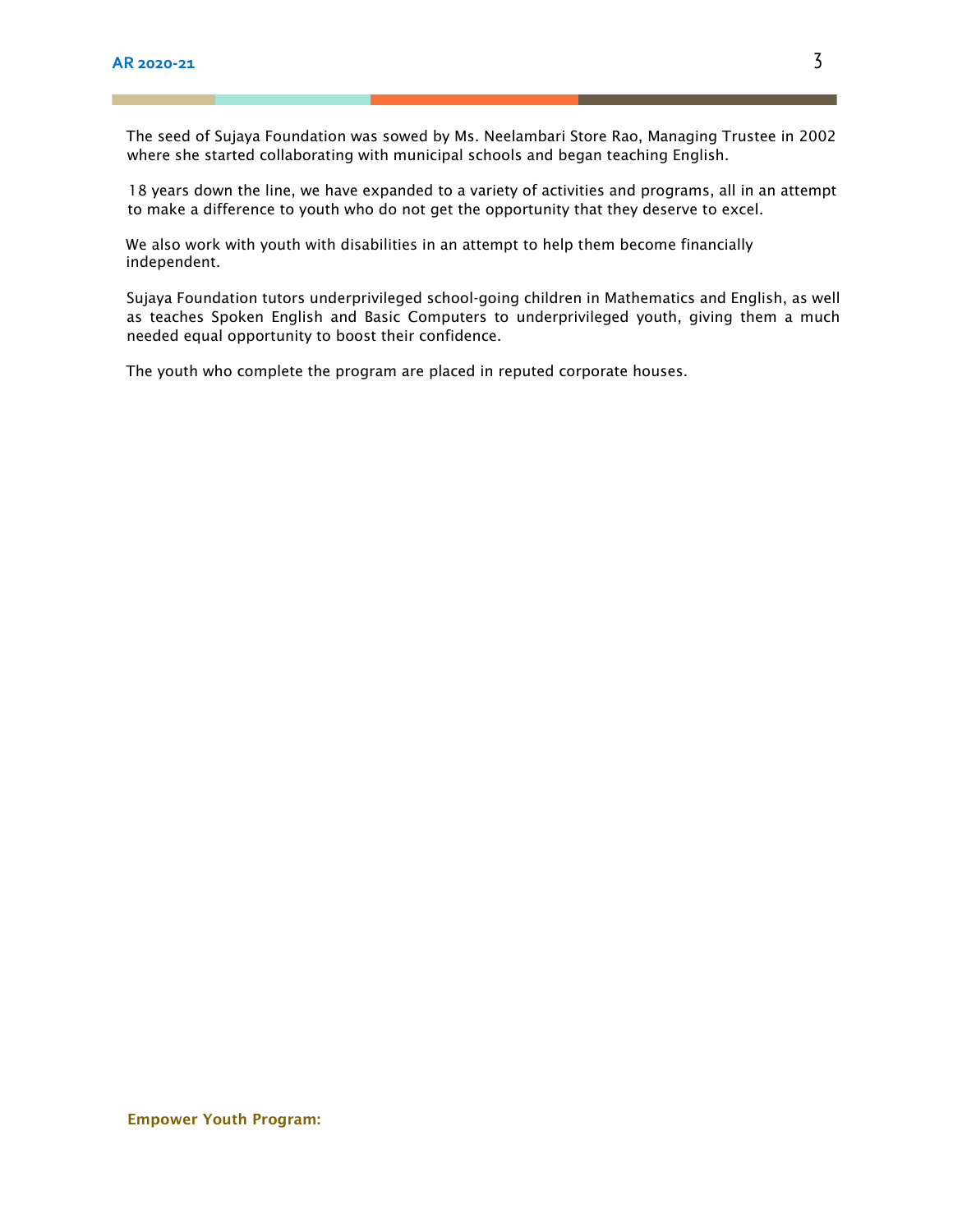The underprivileged youth do not get an opportunity to arm themselves with the basic skills required to be gainfully employed in today's competitive world. Sujaya Foundation is trying to bridge this gap by training them in Communicative English, Life Skills and Computers as these are the core skills required for an entry level white collar job.

#### Projects under the Empower Youth Program:

#### Projects for Youth with special-abilities:

#### The Experiential Learning Program (The ELP): I Learn- I Earn Project in association with Larsen and Toubro Infotech's (LTI) 1Step

The ELP is a unique training and skill development model designed to equip the youth with specialabilities with skill sets leading to 'aspirational' employment. This project, 'I Learn- I Earn', is funded by Larsen and Toubro Infotech's CSR 1Step for Mumbai and Navi Mumbai centres. The ELP trains youth in computer skills followed by a paid internship before placing them in corporate organizations. Both the hiring partners and the new joinees undergo initial hand holding and periodic follow-ups to ensure quality and enhanced performance at the workplace. After successfully implementing the program in Mumbai since 2008, the ELP was replicated at NMMC's etc (Education, Training and Service Centre for PWDs) in 2016-17. Every year we train around 150 specially abled students and mainstream them. LTI has been our funding partner since 2016.

The project is implemented at Bandra East, Mumbai and Vashi, Navi Mumbai.

#### SMART + Project in association with Tech Mahindra Foundation

Sujaya Foundation in collaboration with Tech Mahindra Foundation runs a SMART+ Centre from 2018. The foundation skills include training in Basic IT, Spoken English and Workplace readiness.

The aim is to provide data entry and data management skills along with the job placement in the IT/ITeS sector for specially abled youth. It aims at integrating the specially-abled workforce in an inclusive environment. On the successful completion of the course, students are placed at Data Management & Healthcare technology firms like Viaante Business Solutions, Webtel India, Citius Tech etc.

The project is implemented at Byculla, Mumbai.

#### Smile Twin e-learning (STeP) program

Smile Twin e-learning (STeP) program aims to bridge the digital divide and empower underprivileged youth with basic and advanced computer skills. The project targets the youth from surrounding grassroots communities and they are trained in Basic IT, Spoken English, Personality Development and Retail Marketing. At the end of four months of training they are placed at corporate organizations.

The project is implemented at Chembur, Mumbai.

English Immersion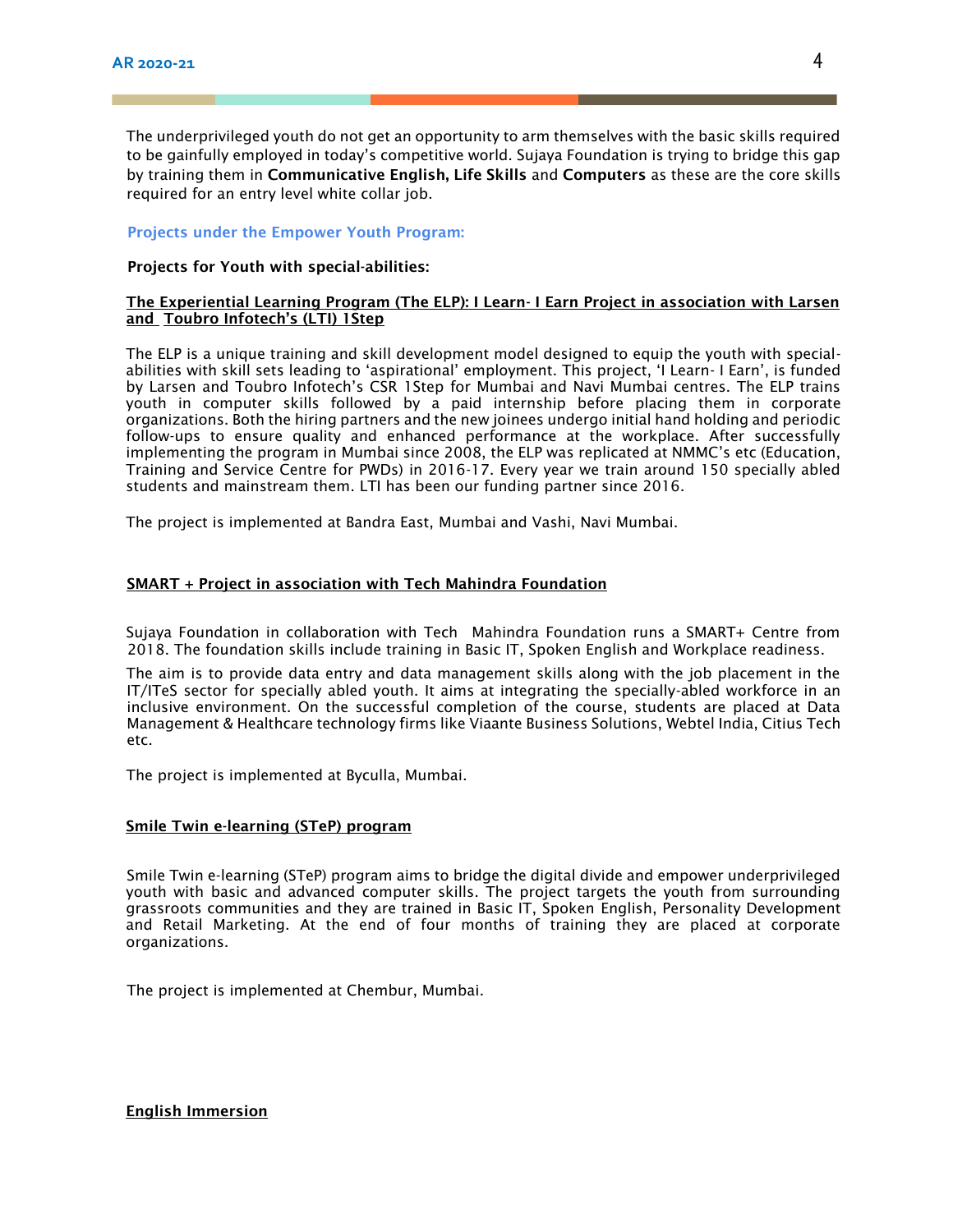Designed to immerse the beneficiary in an English-speaking atmosphere, this one-month intensive program helps build conversational English skills and further enhances the confidence cum employability skills among college students and youth. This program is implemented through the use of Sujaya Foundation's digital content. This enables students to grasp the finer concepts of conversational English. Students get immersed in the language and are able to express themselves intuitively in communicative English. The program also has a striking feature where the students are taken to a corporate at its initiation and completion. This gives an aspirational opportunity to the students and they get to interact with volunteers from professional backgrounds. Also, the volunteers at the corporate can gauge the difference in the diction, confidence and conversational skills of the students.

The project is implemented at Bandra, Mumbai.

#### Employability Skills Enhancement

Sujaya Foundation is running a skill development centre in partnership with Bandra East Community Centre. The centre caters to the youth from slum communities of Bandra East who are first generation English learners from low budget schools and also from vernacular medium background. The youth are trained in English Communication, Basic Computers, Tally and Life skills.

The project is implemented at Bandra, Mumbai.

#### Higher Education Project

Sujaya Foundation is conducting a Higher Education Program that provides coaching for specially abled students in subjects of the Commerce stream. It has been observed that there are no state run colleges to meet the needs of such students. They join mainstream colleges and are unable to handle the pace and pressure of the curriculum. Sujaya Foundation is training such students in Book Keeping and Accountancy, Economics, Secretarial Practice as well as Information Technology. They are trained to give the HSC examination conducted by the Maharashtra Board.

| <b>Program</b>                                            | <b>Centres</b>                     | <b>No of beneficiaries</b> |
|-----------------------------------------------------------|------------------------------------|----------------------------|
| <b>Experiential Learning Program</b>                      | Bandra, Vashi &<br>Masina Hospital | 104                        |
| Smart + Program                                           | <b>Byculla</b>                     | 129                        |
| Smile Twin E Learning Program                             | Chembur                            | 161                        |
| English Immersion<br><b>Employment Skills Enhancement</b> | Bandra                             | 206                        |
| <b>Higher Education Project</b><br>Spoken English         | Seawoods                           | 32                         |
| <b>Total beneficiaries</b>                                |                                    | 632                        |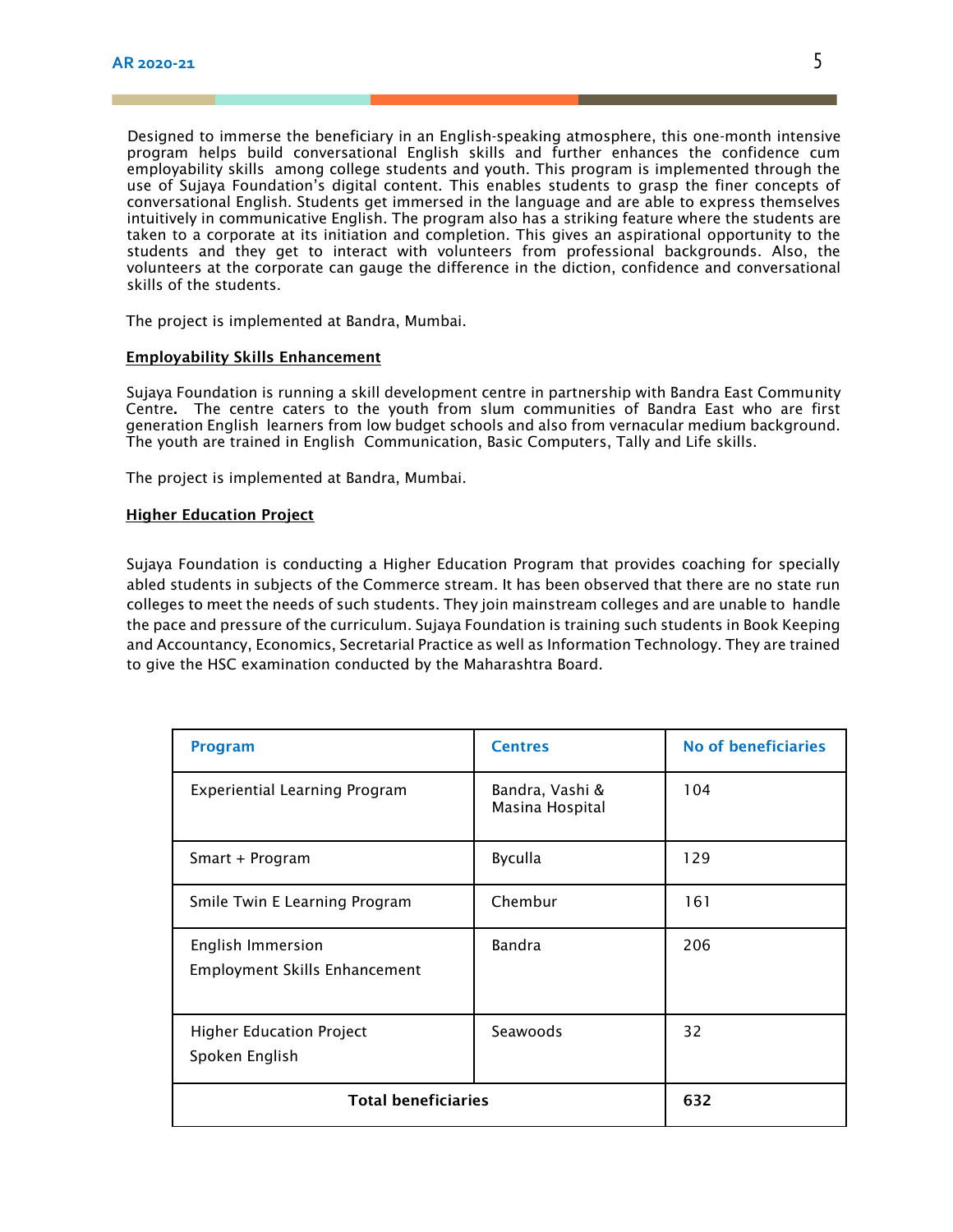#### Key Highlights:

#### Covid-19 relief measures undertaken by Sujaya Foundation

COVID-19 has been a global crisis. The magnitude of the impact has been felt strongly in the lower economic strata of the society - especially amongst the daily wage labourers. The following measures were taken by Sujaya Foundation:

Sujaya Foundation distributed 35 ration kits to the families of specially abled and 22 kits to underprivileged families in Navi Mumbai.

SF along with Bandra East Community Centre distributed around 3000 cooked meals for the daily wage earners in and around Bandra East slums.

SF employees donated their one day's salary to the PM Cares Fund for COVID-19 relief measures.

The specially-abled students of the ELP project who were placed in the internship module, were paid stipend for April and May in spite of no operations running at the centre for Back Office data entry. This was very helpful for our specially-abled students.



#### Quizabled 2021

Sujaya Foundation hosted 'Quizabled' 2021– a special quiz competition exclusively for children with special abilities virtually on 23rd and 30th January 2021. The event was implemented by Seva in Action (SiA), a Bangalore based organization and was powered by LTI (Larsen and Toubro Infotech). The virtual quiz for Group C (Visual impairment)and Group D (Hearing impairment) was indeed unique for everyone! We thank LTI and Seva-in-Action for their continuous support and guidance!



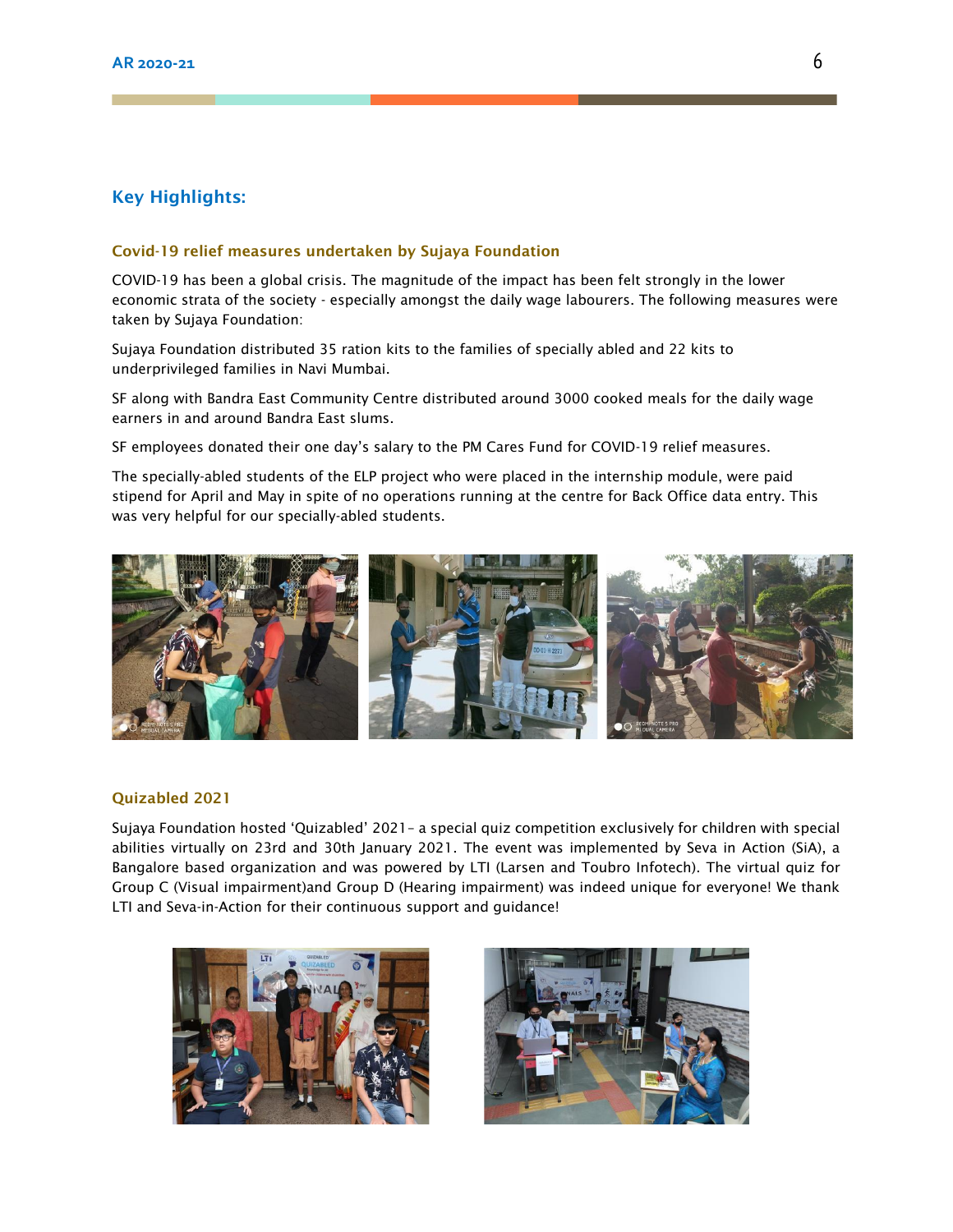#### The SABAL Award

The Sabal Awards was initiated in the year 2019 by Tata Steel Foundation. It is an effort to create a platform which discovers and recognizes talent among persons with disabilities, believing at all times that celebrating their innate spirit must not be forgotten in the pursuit of success. It aims to build counter narratives of normality and stereotypes related to the arts, which are the ultimate expression of spirit. Our specially abled alumni of I Learn - I Earn, Ms. Surya Pratap and Ms. Amruta Indulkar were felicitated. Ms. Pratap won the Spirit of Expression, 'Sabal Award for Exceptional Dancer'. She has been awarded a cash prize of INR 10,000/ while Ms. Amruta Indulkar won an award for having an outstanding vision as a 'Sabal Shining Star for Self and Family'! Congratulations to Surya and Amruta!



#### Mental well-being during pandemic

An online session on 'Mental well-being during pandemic - COVID-19' was arranged for the Sujaya Foundation staff. The session focused on how to deal with the current situation, it also emphasized the techniques to relieve stress and anxiety. The session was conducted by Rubaroo Breaking Silences, an NGO that works on child sexual abuse, teacher training, gender sensitivity etc. The session helped the staff with different grounding techniques like the 54321 technique, starfish breathing technique, categories and balloon breathing technique.

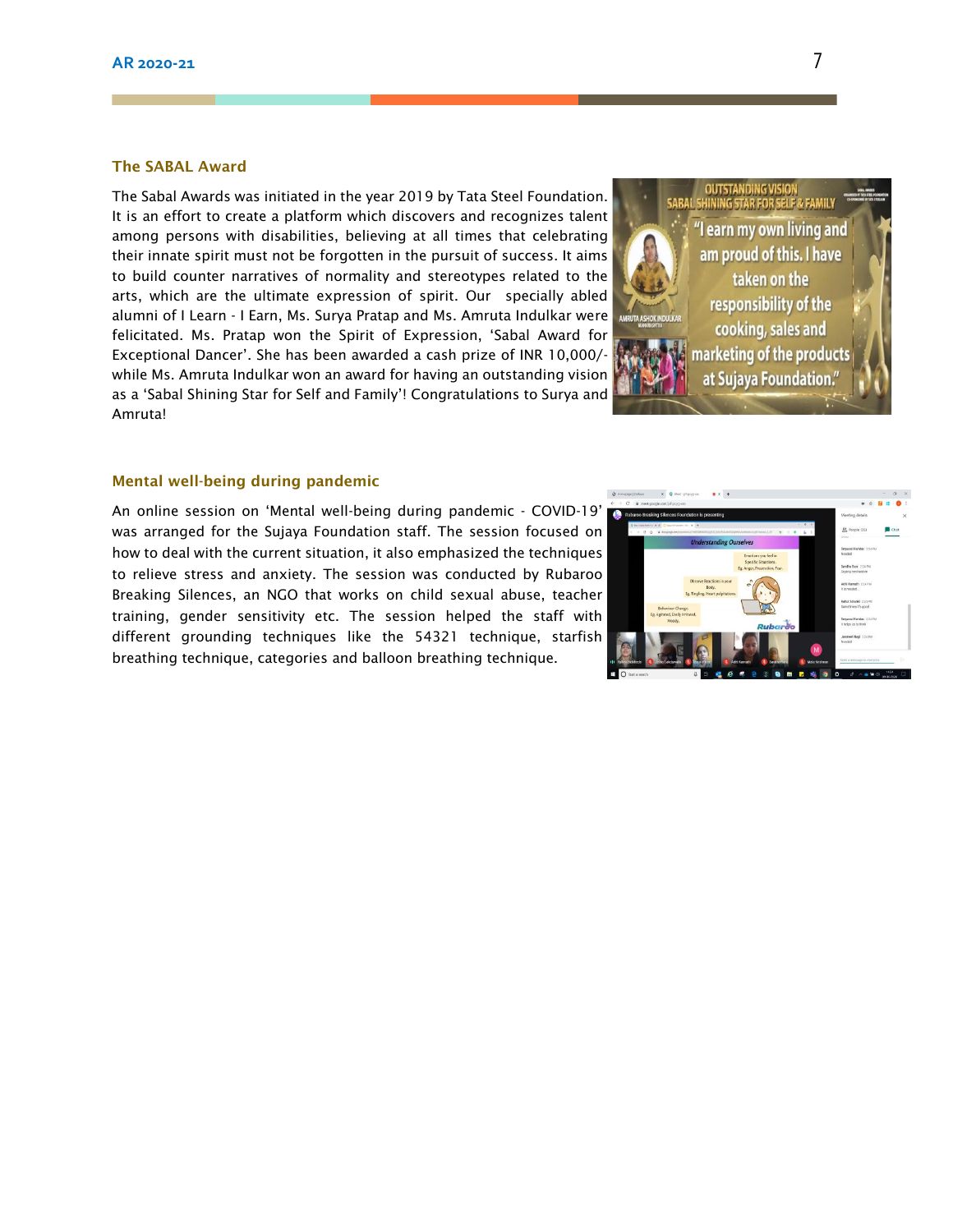#### Annual Events :

#### Awareness on POSH Policy for students

An awareness workshop was organized for the specially-abled and underprivileged youth of Sujaya

Foundation by Ms. Kavita Nair Bhatia, Co-founder and Director of Chetana Foundation. She heads Chetana NXT, a firm that deals in corporate training. With over 21 years of experience, Kavita is empanelled as a master trainer in various government and private bodies & has conducted over 950 workshops involving over 28,800 participants.

She serves as an external member of the Internal Complaints Committee (ICC) of several companies. Over 100 students participated in the session.

This workshop created an awareness about the policy among the

students. The students learned about the POSH policy at a workplace, its functioning, the ICC, how to complain, the employees' rights if any such incident arises, etc.

#### Team Work

Ms. Anam Gwaliori, Technology Consultant, Ernst & Young took a virtual session on Team Work. In this session, the trainer explained the importance of a team and team work. She showed a short motivational video and asked questions. She also stressed on the importance of communication and leadership, aiming towards solutions and managing time for any task with the help of a team.

#### Interview Readiness Skills

A virtual session on 'How to get Interview Ready' was conducted by Sanyukta Sharma, a biomedical engineer, an anchor and a voice over artist. She spoke about the different types of communication, gave tips on preparing a good resume, the right attitude and body language needed to crack an interview. She reiterated the importance of having a vision board to achieve one's life goals.

#### World Earth Day

On account of World Earth Day, I Learn- I Earn students from Bandra and Vashi participated in sowing seeds of coriander, fenugreek, etc at their homes. They also took the responsibility of watering it and nurturing it.







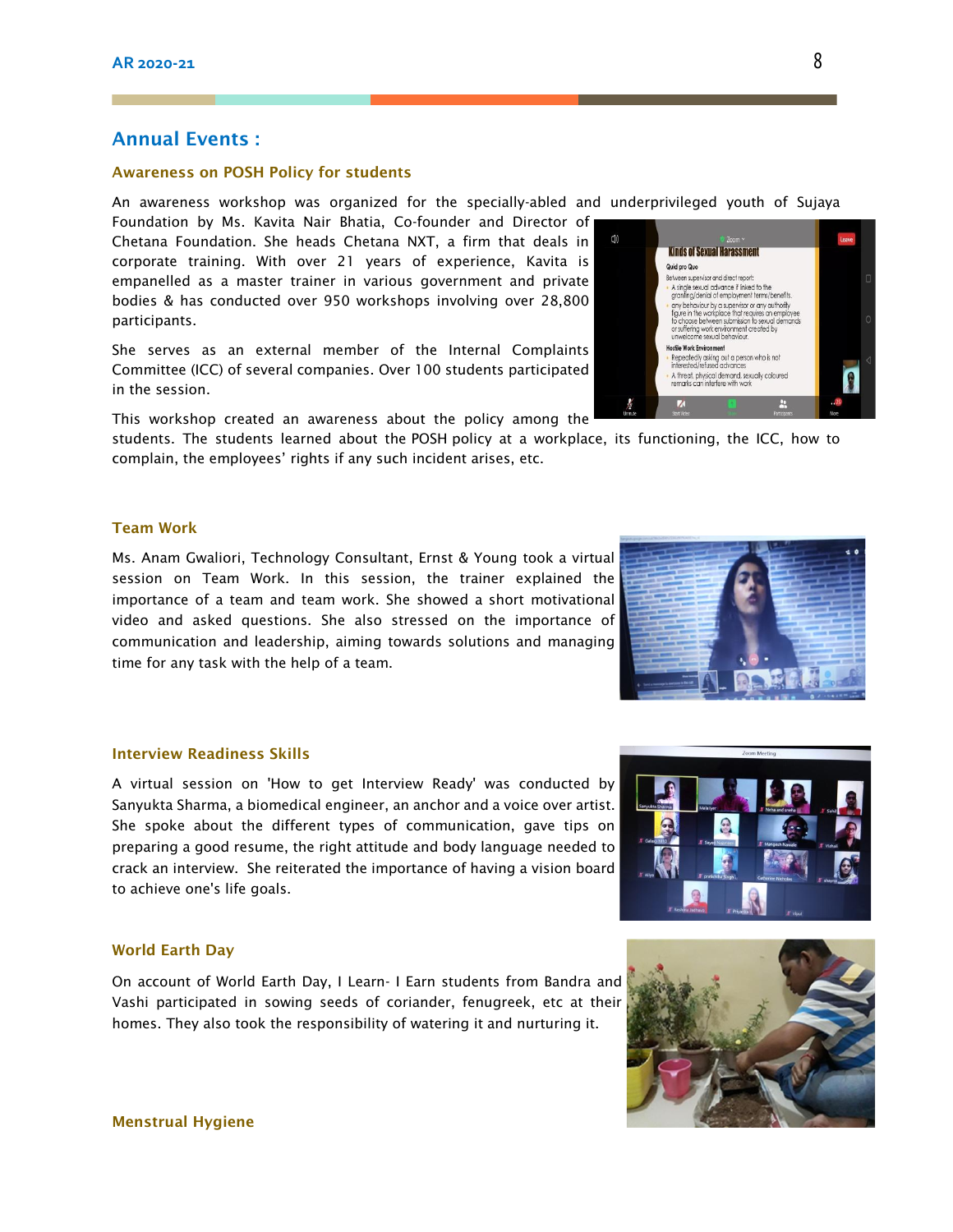An interactive and engaging session on Menstrual Hygiene was conducted by Rotary@Navimumbai to raise

awareness about menstruation for the youth and specially-abled girl students across Sujaya Foundation. A total of 469 girls had joined the session. This programme focused on developing awareness and building a positive mindset to accept the inevitable changes in a woman's body. The session made the girls aware about their monthly cycles, the myths associated with periods and most importantly the hygiene regimen that should be adhered to at such times. Dr. Deepa Kale and Dr. Bhavini Shah Balkrishnan, experienced gynaecologists were invited to speak on this topic. Ms.Sonal Modi, a rotary member, made the girls aware about various sanitary products like cloth napkins and menstrual cups that are cost efficient and eco-friendly. The session gave the students an

opportunity to get expert advice about the problems related to periods and the maintenance of hygiene.

#### Basic Conversational English

A session on Basic Conversational English was conducted by Subhadip Mitra, Senior Member, Learning & Development, Reliance Group for the students of Tech Mahindra Foundation SMART Project students and the Bandra Centre students. He emphasized on the importance of conversational English. He mentioned developing self-confidence which would invariably help the students to become fluent in the language. He shared a few valuable tips like watching English videos from YouTube, reading stories, watching English films with subtitles etc. These small tips, if done regularly, would enhance the conversation and language capacity.

#### Public Speaking

Anam Gwaliori, Technology Consultant, Ernst & Young and a Soft Skills trainer conducted a virtual session on Public Speaking skills for the Learn-I Earn students. She explained how the speaker should be confident and well prepared with the content to engage and convince the audience. She described the stages in which a speech can create an impact on the audience. She also explained the importance of keeping the audience engaged and stating the right facts. She explained it by giving the below mentioned examples.

- 1) Ethos Ethical appeal to convince audience
- 2) Logos To convince audience by use of logic or reason
- 3) Pathos To persuade the audience by appealing to their emotions.





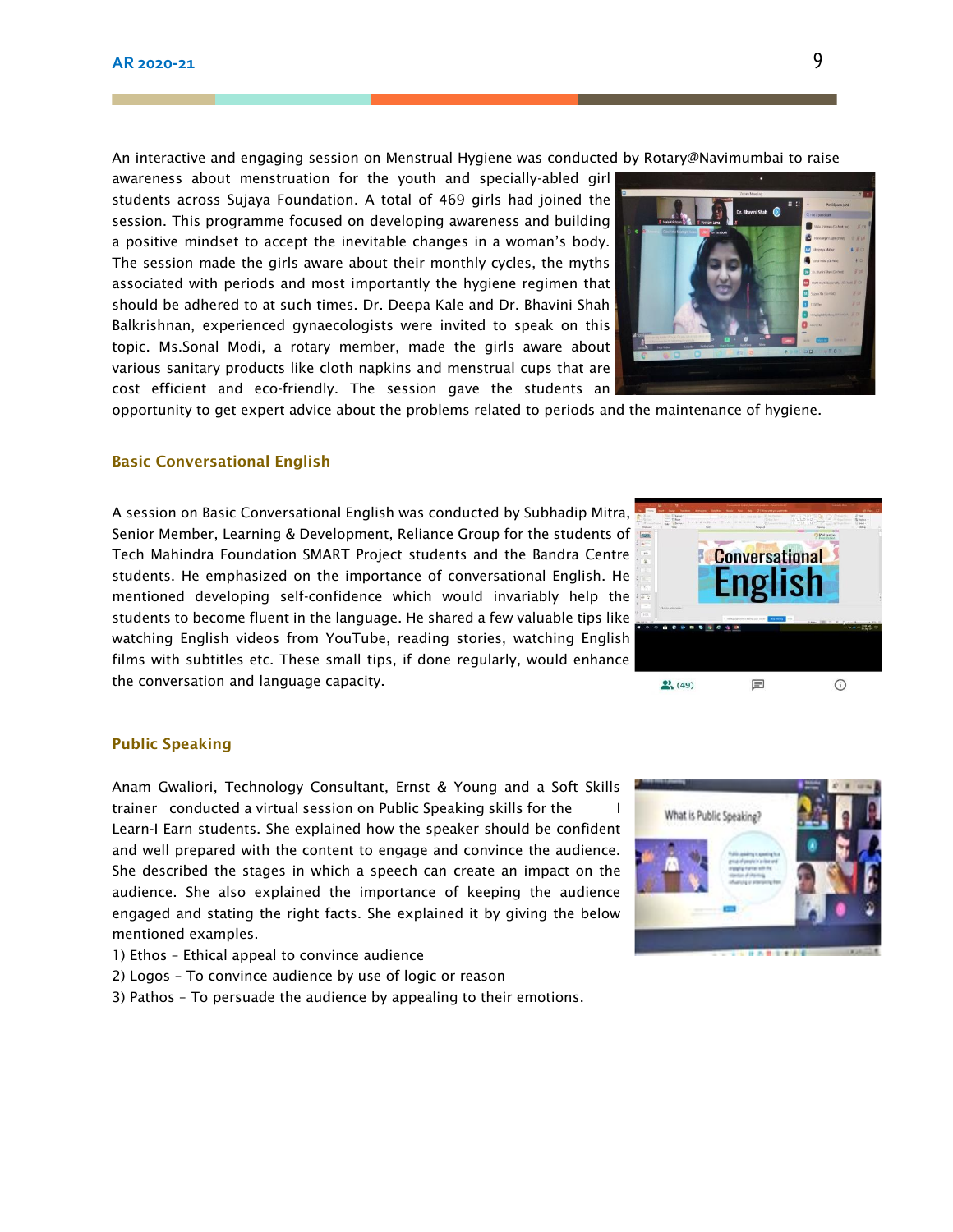#### Effective Communication

A session on Effective Communication was conducted by Nami Sehgal - Intern (PR) at Balaji Motion Pictures for the Chembur centre students . She explained the need for effective communication, its benefits and its importance in a work environment.

#### Keys to being a good employee

A session on 'Keys to being a good employee' was organized for the TMF SMART students by Nitesh Sharma, Senior Member, Learning & Development, Reliance Group. The session focused on the importance and difference between Individual and team work. He further mentioned that as a good team player, one should always ask when in need of help and offer help when others need it.

#### Understanding and Managing Emotions

A session on 'Understanding and Managing Emotions' was arranged for the TMF SMART project students by Prerna Malhotra, Senior Member, Learning & Development, Reliance Group. The session focused on understanding emotional intelligence, how to deal and manage one's emotion. The session was based on situational awareness and students shared their opinions.

#### Joy of Giving

The first week of October is the 'Joy of Giving' week. The I Learn- I Earn project organized a webinar on learning 'Basic Indian Sign Language' for LTI employees. 80 LTI employees enthusiastically participated in this event. The Sign Language segment was covered by the trainers of the project, Ms. Geeta, Ms. Rohini and Ms. Ruksana who taught Basic and Advanced Indian Sign Language. Ms. Amruta Indulkar, an alumnus of the I Learn – I Earn project shared her journey of empowerment.



Taking Initiative ar **Responsib** 



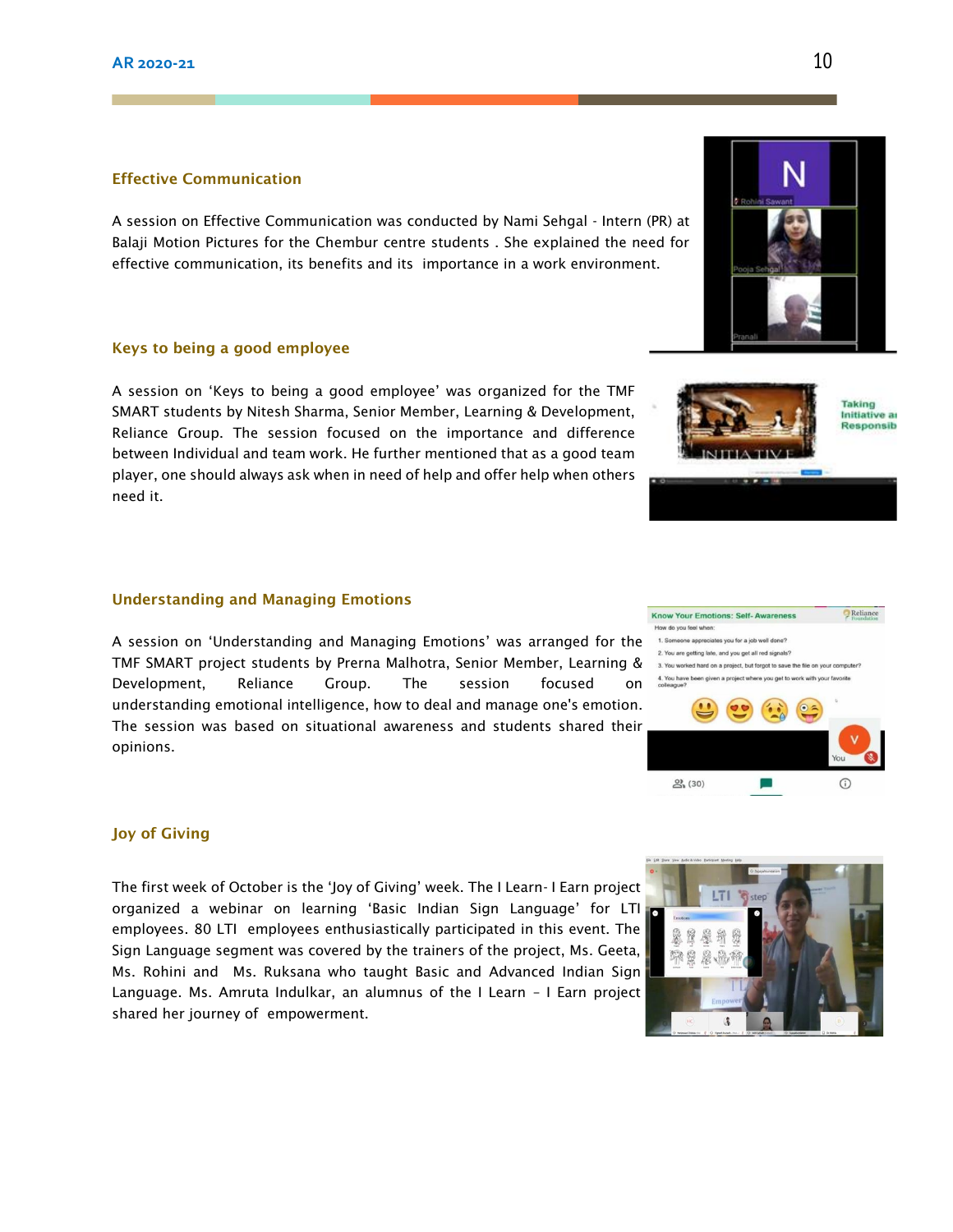#### World Disability Week

During the World Disability Week, Sujaya Foundation showed its specially-abled students some inspirational videos of people with special abilities who made a mark in Sports, Arts and other fields. They were encouraged to work harder by focusing on their abilities! Along with this Sujaya Foundation also conducted a webinar on International Human Rights Day in partnership with Ummeed Child Development Centre's Social work team. Parents of youth with special abilities from all the projects attended this session. It was an informative session on the rights of people with disabilities under the Act. They also explained various schemes that one can avail. It was an engaging and informative session.

#### Financial Literacy

A 'Financial Literacy' programme was conducted by Reliance Foundation to educate the students about the importance of financial literacy. The session focused on various tax saving investment options and other investment products available in the market.

#### Effective LinkedIn Profile creation

A session on creating an effective LinkedIn Profile was arranged for the TMF SMART students by volunteers from ITM Business School. It focused on every aspect that a student has to work on to make a striking profile . They understood on how LinkedIn is a platform which can help in networking and job search. The session was informative and highlighted various features of the professional networking site. Post this session, many students have created their LinkedIn profiles and initiated job search through this portal.

#### Women's Day Celebration

Women's Day was celebrated by the foundation at the Bandra centre. Ms. Vinaya Hebbar was the guest speaker of the day. She was a professor at a college in Navi Mumbai. Ms. Hebbar spoke about her personal challenges when she suddenly became paralysed on the left side. However, she remained undeterred and undertook yoga and swimming sessions that helped her overcome her paralysis and swing back to mobility with renewed vigour. She said that women truly are the most effective multi taskers and

have the potential to face any daunting situation. Indeed, it was very inspiring to hear her story.





rkinser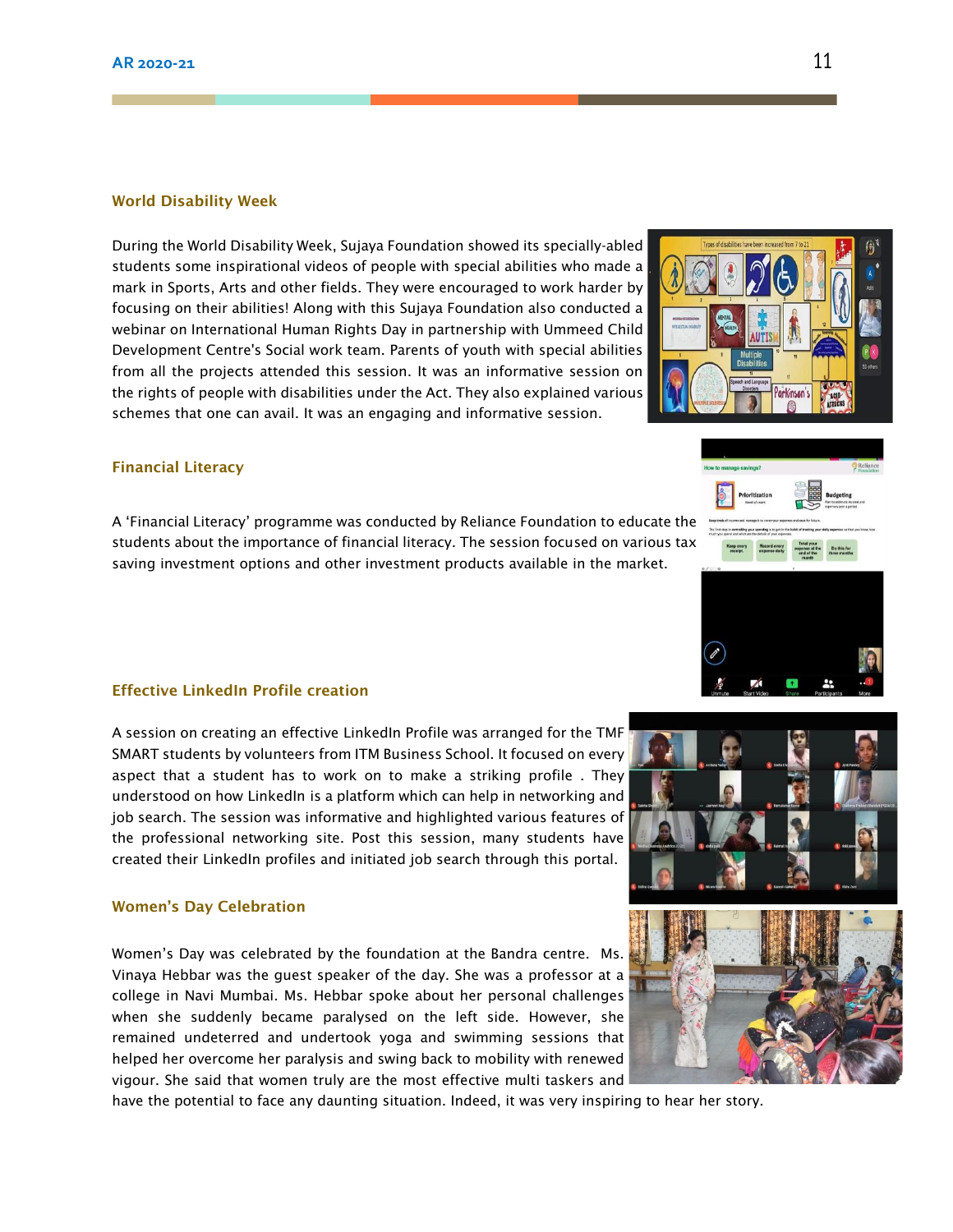#### Certificate Distribution

Certificates were given to the students at the Bandra and Vashi centres for the completion of their course along with a vaccination awareness session for parents. Students were happy receiving the certificates. Parents also expressed positive remarks about their wards' progress.



Success Story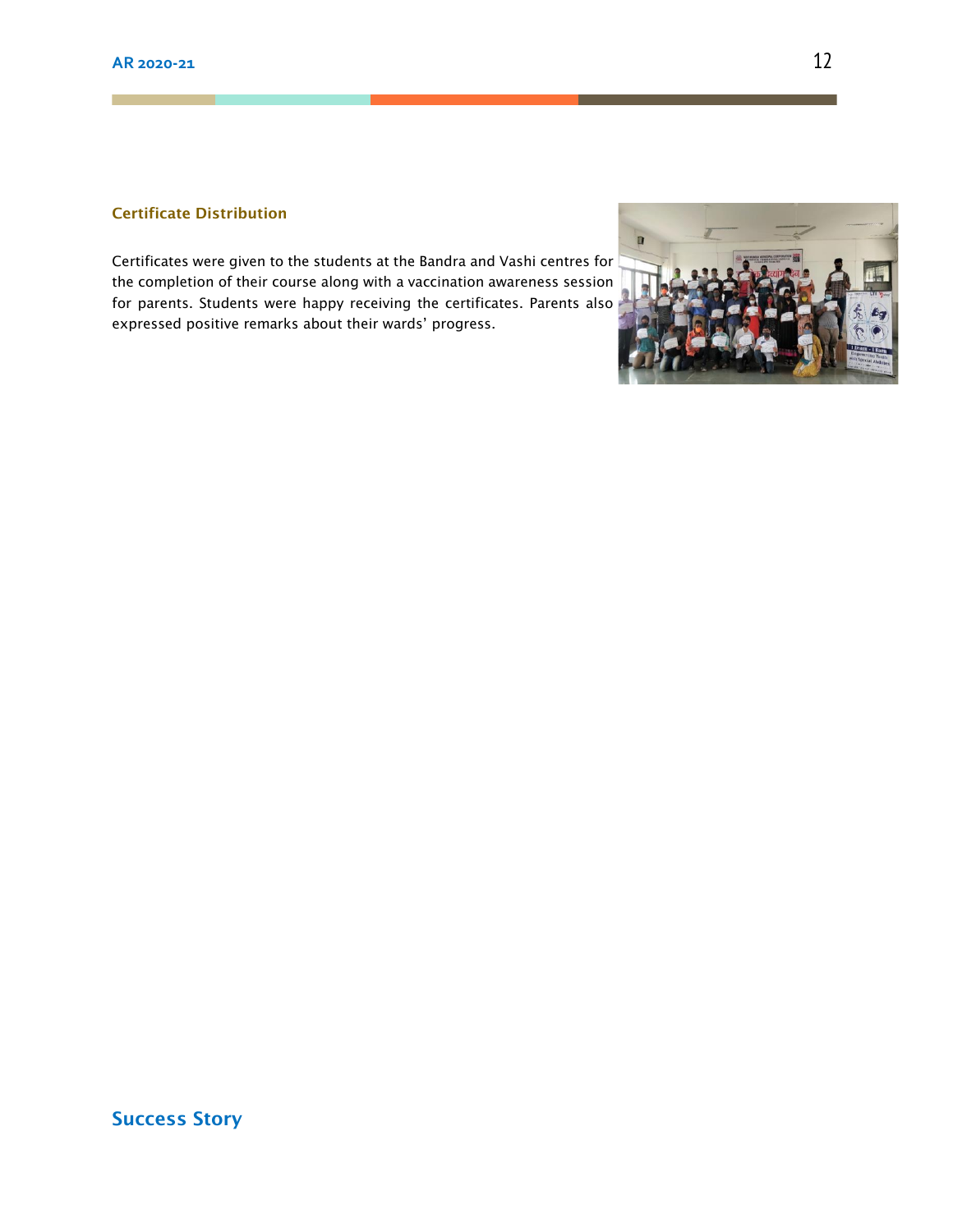Chinmay Naik has a physical disability. He has completed his Masters in Accountancy. He is an opportunist and an optimistic person. Chinmay has an experience of three years in Accounts. Due to the pandemic he lost his job. He joined the I Learn- I Earn project to secure a job and acquire data management skills. His dedication and hard work made him more confident. Post the completion of his training he was placed as an Analyst with a reputed firm.

Chinmay says, *"I am grateful to the I Learn- I Earn team for helping me find a job amidst this crisis situation. I am so happy that I can be financially independent again and work in a reputed company".*

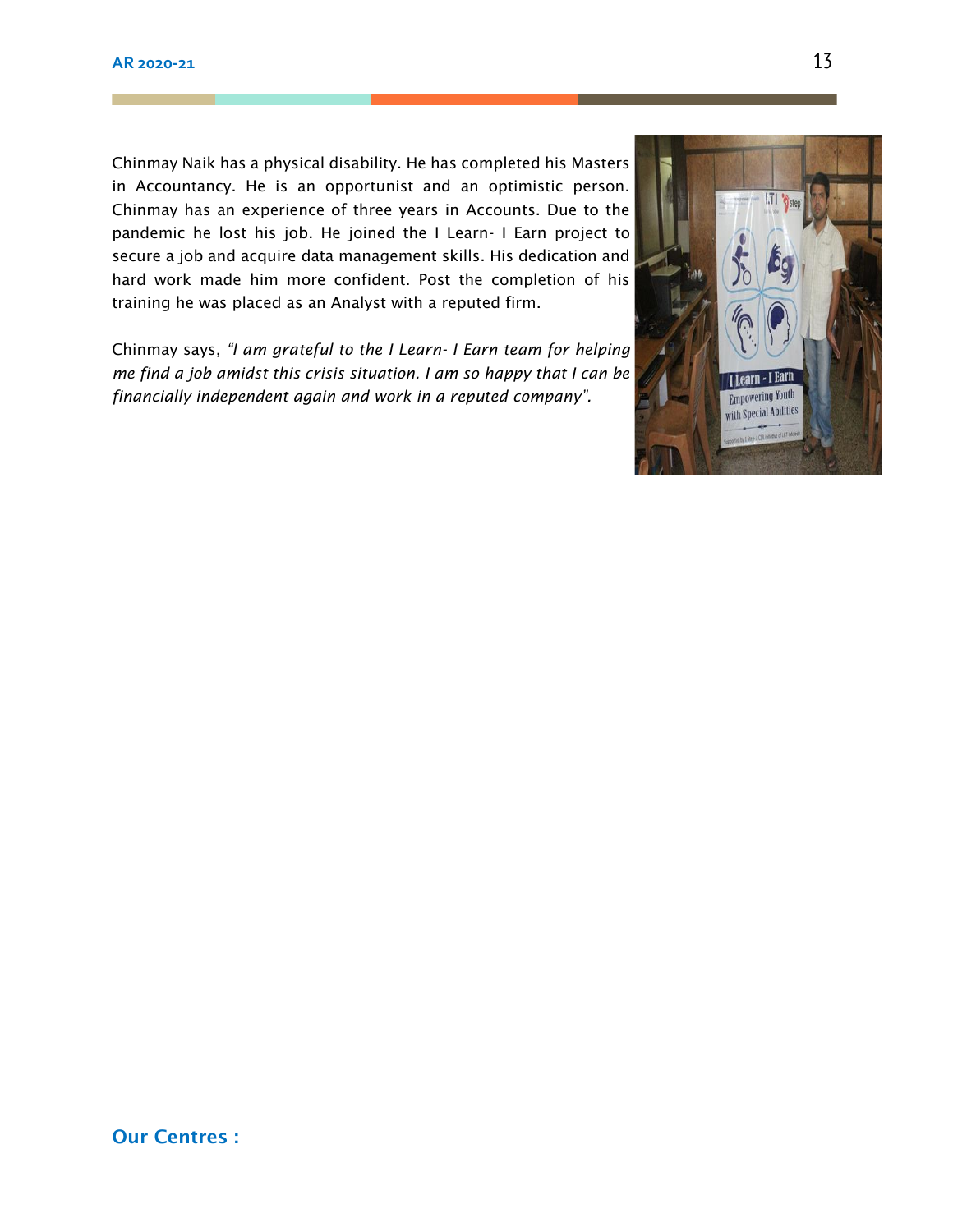<u> Tanzania (h. 1878).</u><br>Naiszaren

a sa sa

| <b>Sujaya Foundation</b> |                                                                                                                                    |  |
|--------------------------|------------------------------------------------------------------------------------------------------------------------------------|--|
| <b>Centre</b>            | <b>Address</b>                                                                                                                     |  |
| <b>Marine Lines</b>      | 401 A Lotus House, Near Liberty Cinema, New Marine Lines, Mumbai -                                                                 |  |
|                          | 400020                                                                                                                             |  |
| Chembur                  | Hariharaputra Bhajan Samaj, Shankaralaya, P. L. Lokhande Marg, Chembur,                                                            |  |
|                          | Mumbai - 400089                                                                                                                    |  |
| Bandra                   | Bandra East Community Center (BECC), 341 - A, Siddharth Colony, Near Cardinal<br>Gracias School, Bandra (E), Mumbai - 400051       |  |
| Vashi                    | Etc Center for PWDs, Plot No. 3D, Sector 30A, Opp. Imperial Banquet of                                                             |  |
|                          | Raghuleela Mall, Near Vashi Railway Station, Vashi,                                                                                |  |
|                          | Navi Mumbai - 400703                                                                                                               |  |
| Mazgaon                  | Bombay Institution for Deaf & Mute - 3rd Floor, Nesbit Rd, Byculla Railway Colony,<br>Tadwadi, Mazgaon, Mumbai, Maharashtra 400010 |  |
| Seawoods                 | Mathrumilan Vikas Kendra, Sector 42, Seawoods, Navi Mumbai, Thane - 400706                                                         |  |

<u>na katalog a</u> kacamatan ing Kabupatèn Bandaran Kabupatèn Bandaran Ing Kabupatèn Bandaran Ing Kabupatèn Bandaran